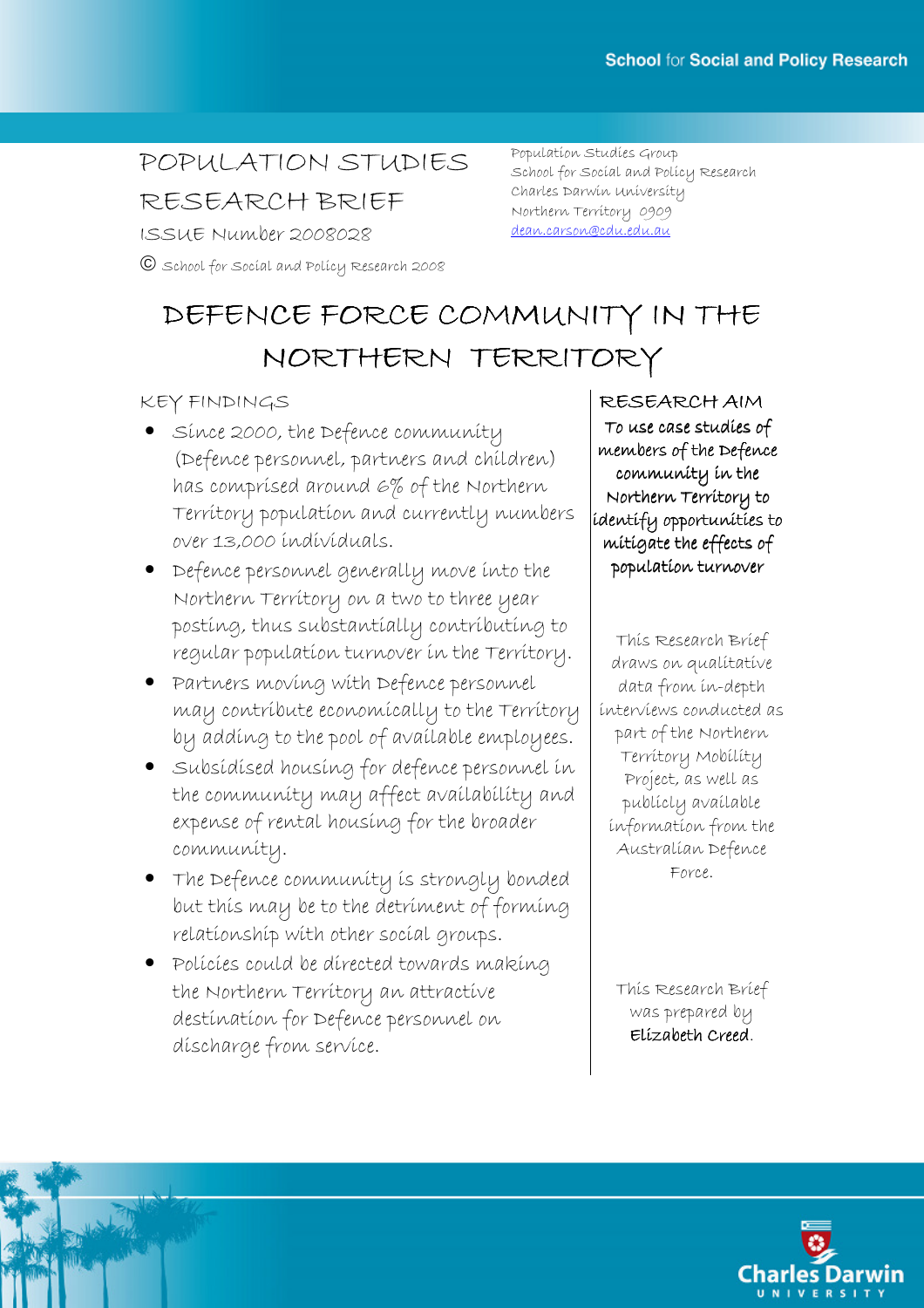# **Defence community in the Northern Territory**

The Army Presence in the North (APIN) program commenced in 1992 and is responsible for a substantial component of the population turnover experienced in the Northern Territory. In the early years of APIN, the Defence community (i.e. Defence force personnel, their spouses or partners, and children) numbered around 5,000. By 2000, this number had doubled. Since then, the Defence community has averaged around 6% of the Northern Territory population while forming around 13% of the Darwin/Palmerston population. In June 2008, the Defence community in the NT was estimated to number  $13,155$  individuals<sup>1</sup>.

Major Defence locations in the Northern Territory include several in Darwin as well as near Palmerston, Katherine and Alice Springs. Although some housing is supplied on-base, many personnel choose to live off-base so Defence personnel and their dependants are spread widely throughout the community. Given the substantial Defence commitment to the development of some of the newer suburbs of Darwin, the infrastructure which is already in place, and the continuing perception of a 'threat from the north', the Defence community will continue to be a part of the broader Northern Territory community for some time to come.

The aim of this paper is to understand some of the particular features of Defence life which are relevant to issues of population turnover and growth in the Northern Territory and to identify opportunities to mitigate the effects of this population turnover.

#### **How was the research conducted?**

Defence force personnel were not particularly targeted as a population of interest during the Northern Territory Mobility Project. However, analysis of the qualitative data showed that, of the 70 in-depth interviews, eight were conducted with participants who had either a direct or indirect (through their spouse or partner), current or past involvement with the Defence force that was instrumental in bringing them to the Northern Territory. The case studies available from the interviews demonstrate themes which, while also relevant to other sections of the population, are particularly relevant to the contribution of the Defence community to the Territory's population.

# **Mobility into and out of the Northern Territory**

Generally, Defence personnel are moved into the Territory on two or three year postings and are then deployed elsewhere but this does not necessarily mean that these people are lost to the Territory forever. In line with recognised theories of population mobility, people do return to places where they have previously lived.

Howard initially came to Darwin on a three-month posting. On discharge from Defence, he remained in Darwin and has lived there for nine years.

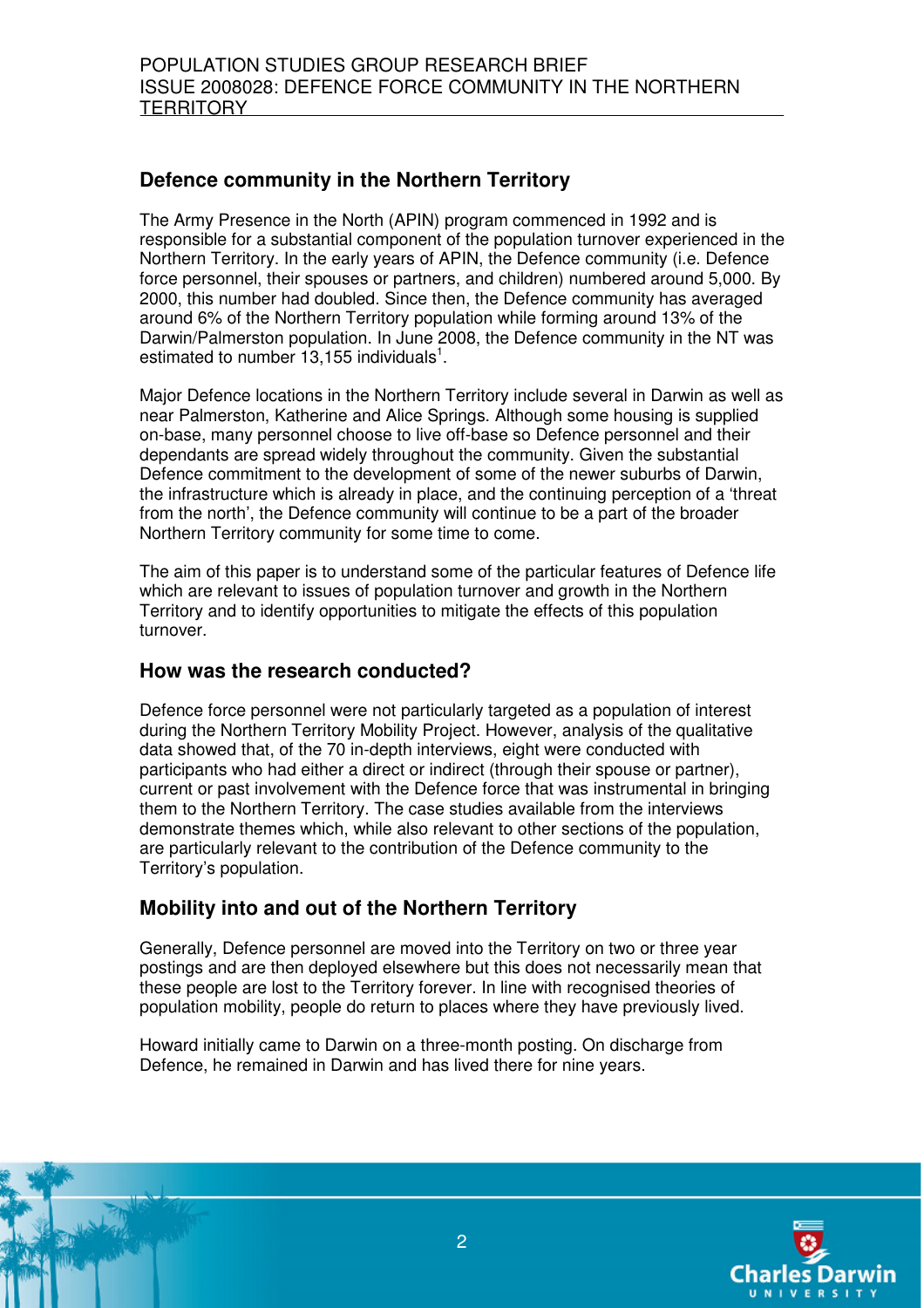Because I'm ex-defence force, I've got a lot of friends who are still there and so we see them coming and going. It works in cycles. Someone will be here for 2 years and then they'll move out…Old friends move back in. A lot of people who have spent time in Darwin before usually come back.

Debbie and Sam's story illustrates that ex-Defence personnel may return to the Northern Territory on retirement while still at relatively young ages.

We first moved to the Northern Territory in 1988 from Melbourne, because my husband was in the Defence force. We moved down south again in 1990 and moved back up to the Territory in 1993 from NSW when my husband retired [aged 36] from the Defence force.

For Deborah, a 24-year-old public servant whose partner is in Defence, a two-year posting to Darwin suits their life at this stage.

At the moment I'm happy with the prospect of moving around a lot but I imagine when we start to have kids or when they need to start going to school that I'd be looking for some more permanency. Probably in 5 to 10 years, I'd be looking not to move around quite so much.

However, when Deborah and her partner feel ready to 'settle down', the Northern Territory is a place they would consider.

I've asked my partner…if he got out of the Defence force, would he consider moving back to Darwin in a civilian role. He's a civil engineer so it would be very easy to get work up here. We both agreed that we would like to come back up here if and when the time comes around that he's in Civvy Street.

#### **Employment**

The Defence community in the Northern Territory brings with it skilled and employable dependants. The Defence Census conducted in 2003 found that, Australia-wide, over half the partners of Defence personnel worked full-time. Almost half had formal qualifications while just over 20% were undertaking some form of study.

Len's wife is a civilian employee within Defence and the family moved to Alice Springs for a three-year posting in late 2001. On leave without pay from his government position, Len undertook child care, home duties and casual employment in Alice Springs. On moving to Darwin on a two-year extension to his wife's contract, Len was able to return to full-time employment with his government employer.

Theresa and her husband were both in Defence and moved to the Northern Territory in 1997.

If they hadn't posted me, I would have got out [of Defence] and we probably wouldn't have moved to Darwin because of the expense of moving up here. We probably would have gone to Queensland.

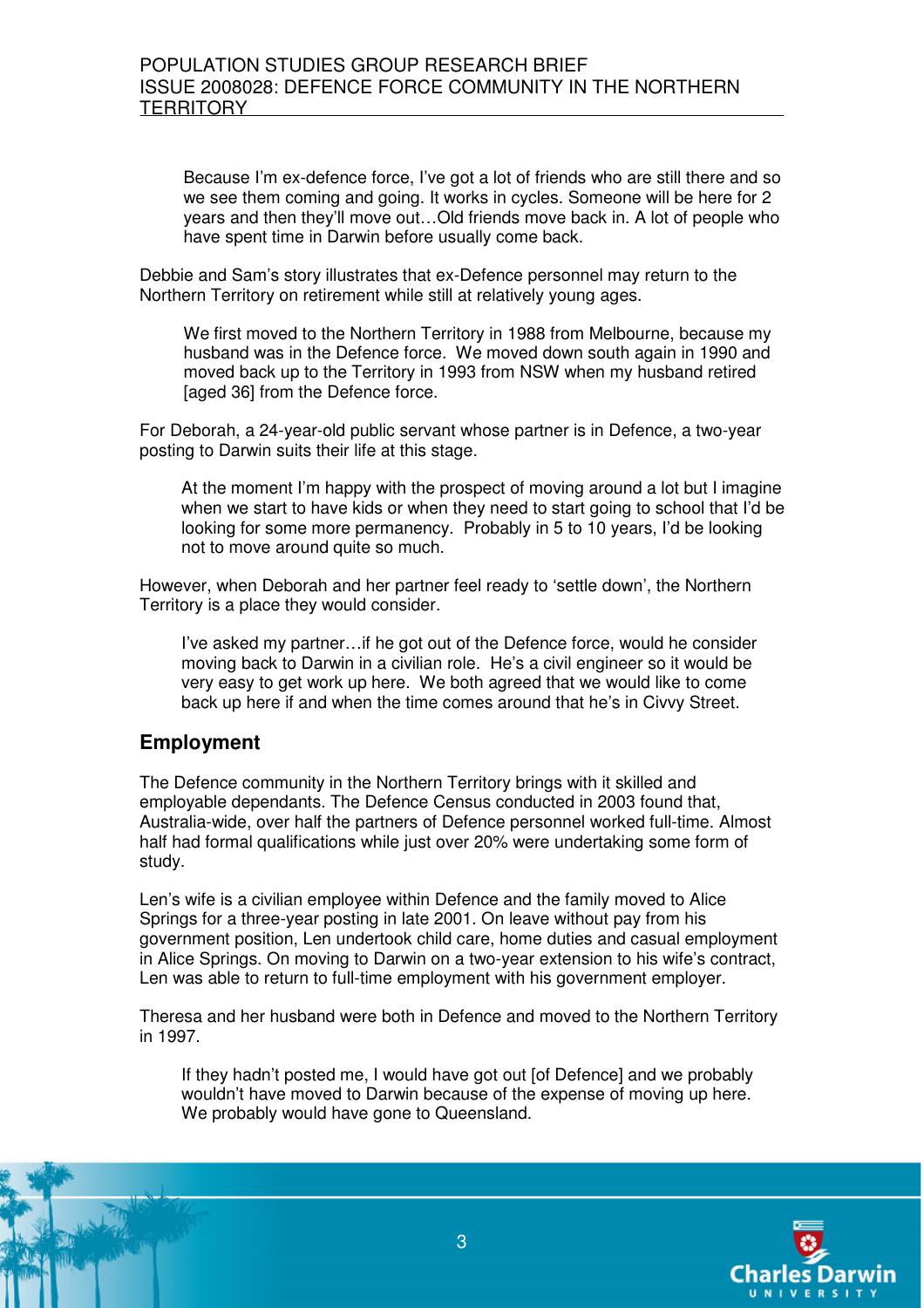Theresa expected to be living in Darwin for the three years of her posting but decided she did not want to take the subsequent posting offered to her so resigned from Defence.

My husband had a great job and I wanted to go to uni and I got into uni here [in Darwin] and so we stayed and re-trained...While he retrained, I kept working and then when we got up here, we bought a house and he was working and established in his career and then I quit and went to uni.

## **Housing**

Although some housing is supplied on-base, many personnel choose to live off-base in Defence or private housing. Heavily subsidized rentals for eligible personnel make this an attractive option while having the potential to inflate rental housing costs for the rest of the community.

Defence personnel and their dependants are spread widely throughout the community and this is preferable for people, such as Deborah, who do not come from a Defence background.

All the Defence houses are down Palmerston way. We specifically chose not to live down there. We wanted to live somewhere nicer. We've got ocean views. ... It's a bit more normal I guess. In all of the Defence houses, you literally have Defence personnel, Defence personnel, Defence personnel. When you say 'normal' you mean there's a range of different people there? Yeah. Not everyone in the one street is all Defence.

Deborah's comment shows the importance of integrating Defence housing into the broader available housing stock to avoid the ghettoization of the defence community.

# **Community**

Both bonding social capital (i.e. within groups) and bridging social capital (i.e. across groups) are important to the formation of strong communities. The Defence community is a strongly bonded community but, at times, this can be to the detriment of forming relationships across social groups.

Howard found it easy to settle into the Defence community in Darwin but:

I found it more difficult to fit into a non-military community because I was a southerner and because I had nothing to do with the Territory.

Deborah also experienced the ease of forming groups within the Defence community and the benefits of this network.

Especially if [the partners] go on deployment, then it's a good support network because everyone understands what the others are going through. Yeah, I think it's just an easy group to form. You don't have to make too much effort to have a network already set up.